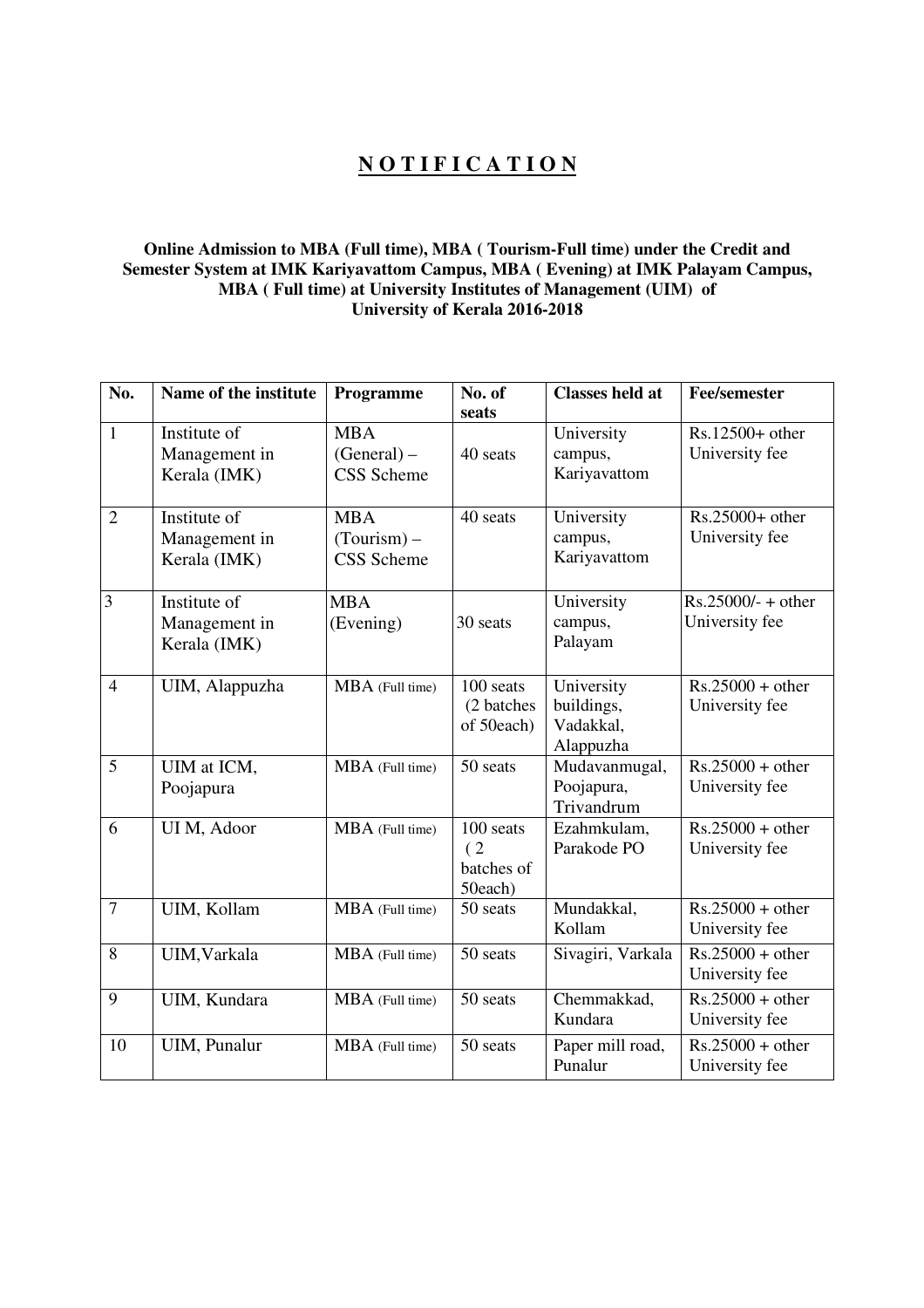The various aspects involved in the process of admission are as follows.

- *1.* Candidates desirous of seeking admission have to register themselves in the University Website by logging on to www.admissions.keralauniversity.ac.in
- *2.* The candidates should possess a valid score from any one of the entrance examinations conducted by K-MAT, C-MAT, CAT or MAT. The scores obtained during the year 2015 and 2016 alone be considered.
- *3.* Those students who are appearing for their final year/final semester degree examination are also eligible to apply.
- *4.* The registration fee for the admission is Rs.500/- (Rupees Five Hundred only). There are only 5 options available per candidate for registration. In case a candidate wants to opt for more centers, an additional Rs.100/- (Rupees One hundred only) need to be paid for each centre opted over and above the five centers.
- *5.* All registered candidates who have provided valid score card will be invited to participate in the Group Discussion and Interview to be held based on their choice of course/centre at Trivandrum, Kollam, Adoor and Alappuzha from 13th June 2016. The address of the centers are given below:

| Sl.No. | Centre     | Address                                              | Phone no.         |
|--------|------------|------------------------------------------------------|-------------------|
|        | Trivandrum | Institute of Cooperative Management, 0471-2341326    |                   |
|        |            | Poojappura, Trivandrum 695012                        |                   |
| 2.     | Kollam     | Technopark Building, Near Thumpara                   | $ 0474 - 2765100$ |
|        |            | Market, Mundakkal, Kollam 691 001                    |                   |
| 3.     | Adoor      | Emson Buildings, Parakkode.P.O, Adoor   0473-4203200 |                   |
|        |            | 691554                                               |                   |
| 4.     | Alappuzha  | Kerala University Building, Vadakkal.P.O.,           | 0477-2269289      |
|        |            | Sanathanapuram, Alappuzha 688003                     |                   |

- *6.* The provisional rank list for admission to the MBA programme which will be prepared on the basis of the score obtained by the candidate in the Entrance Test (70% weightage), Group Discussion (15% weightage) and Interview (15% weightage), will be published in the third week of June 2016.
- *7.* The counseling for admission will be held during the last week of June. Once a candidate choose a centre and pays the fee, he or she under any circumstances cannot be transferred to any other centre even if any vacancies are available. Hence care must be taken while choosing a centre.
- *8.* After the registration process is over, there is no need to send the hard copies to the University/ IMK/UIM. Once the print out page appears, the candidate has registered successfully.
- *9.* Candidates who have passed their Degree or Masters Degree from other Universities should produce the Eligibility Certificate issued by the University of Kerala (Course Equivalency Certificate) at the time of admission. *Only those candidates who produce eligibility certificate and mark lists of Degree or Masters Degree*, *at the time of counseling, will be considered for admission.*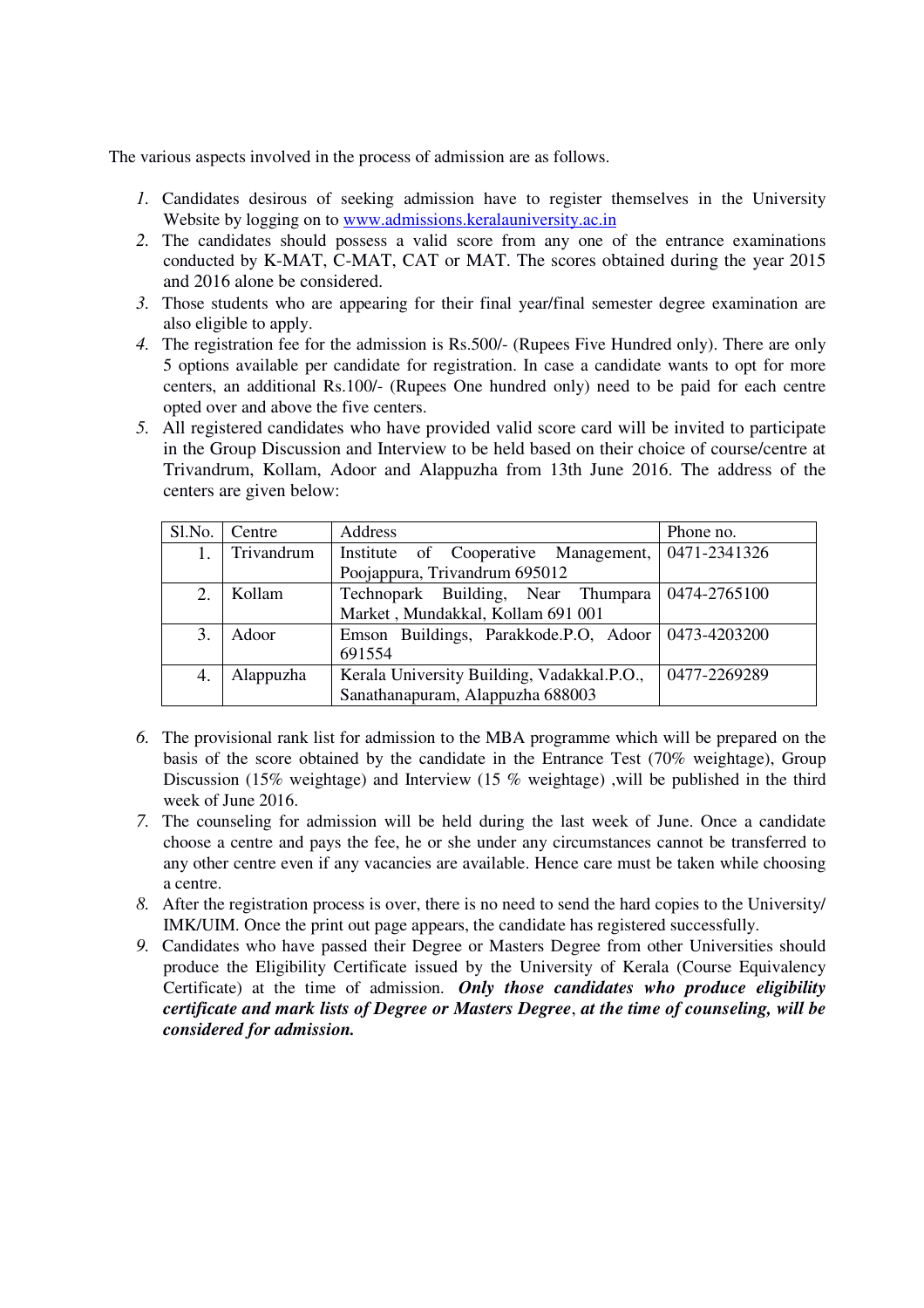*10.* The counseling for admission will be held on 27th June 2016 at the IMK, Kariavattom Campus for MBA ( Full time), MBA ( Tourism-Full time) under CSS stream and MBA (Evening).

> a. IMK, MBA (General-40 seats) and MBA (Tourism – 40 seats) will be filled first. (20 in the merit and 20 in the reservation category of each programme) on the day of counseling.

> b. In the absence of eligible SC/ST candidates, the same will be filled by candidates belonging to OEC category and subsequently by SEBC candidates and finally by General candidates.

*11.* The counseling for admission to MBA (Full time) programmes at UIM's will be held on 28th June 2016 at the respective UIM's. If any seat remains vacant, the same will be filled on 30th June 2016 at UIM's.In the absence of eligible SC/ST candidates, the same will be filled by candidates belonging to OEC category and subsequently by SEBC candidates and finally by General candidates.

#### **Eligibility for admission:**

The candidate should have passed the degree from any Indian University, under the regular stream,recognized by the University of Kerala and shall be in the 10+2+3 pattern (or in 10+2+4 pattern). In all the cases the student should have passed the degree examination with not less than 50% marks/equivalent grade (no rounding off allowed) in Part III /core+complimentary in BA, B.Sc., B.Com. etc., or 50% marks/equivalent grade (no rounding off allowed) in aggregate in case of B.E/ B.Tech, B.Sc. (Agri.) and other 4/5 year degree courses. The candidates, who have passed MA/M.Sc./M.Com.or any other PG Degree recognized by the University of Kerala with 50% of marks/equivalent grade in aggregate, are also eligible for admission. SC/ST candidates shall be given relaxation as per University rules.

#### **Mandatory Reservation:**

| S1.No. | Seat reservation                              | Percentage |
|--------|-----------------------------------------------|------------|
| 1.     | Merit (On the basis of merit)                 | 50         |
| 2.     | Socially and Educationally<br><b>Backward</b> | 20         |
|        | Classes (SEBC)                                |            |
|        | (a) Ezhava (EZ) $8\%$                         |            |
|        | (b) Muslim (MU) $7\%$                         |            |
|        | (c) Latin Catholic /SIUC (LC) 1%              |            |
|        | (d) Other Backward Christian (BX) $1\%$       |            |
|        | (e) Other Backward Hindu (BH) $3\%$           |            |
| 3.     | *Economically backward among forward          | 10         |
|        | communities (BPL)                             |            |
| 4.     | <b>Scheduled Castes/ Scheduled Tribes</b>     | 20         |
|        | Scheduled Castes 15%                          |            |
|        | Scheduled Tribes 05%                          |            |